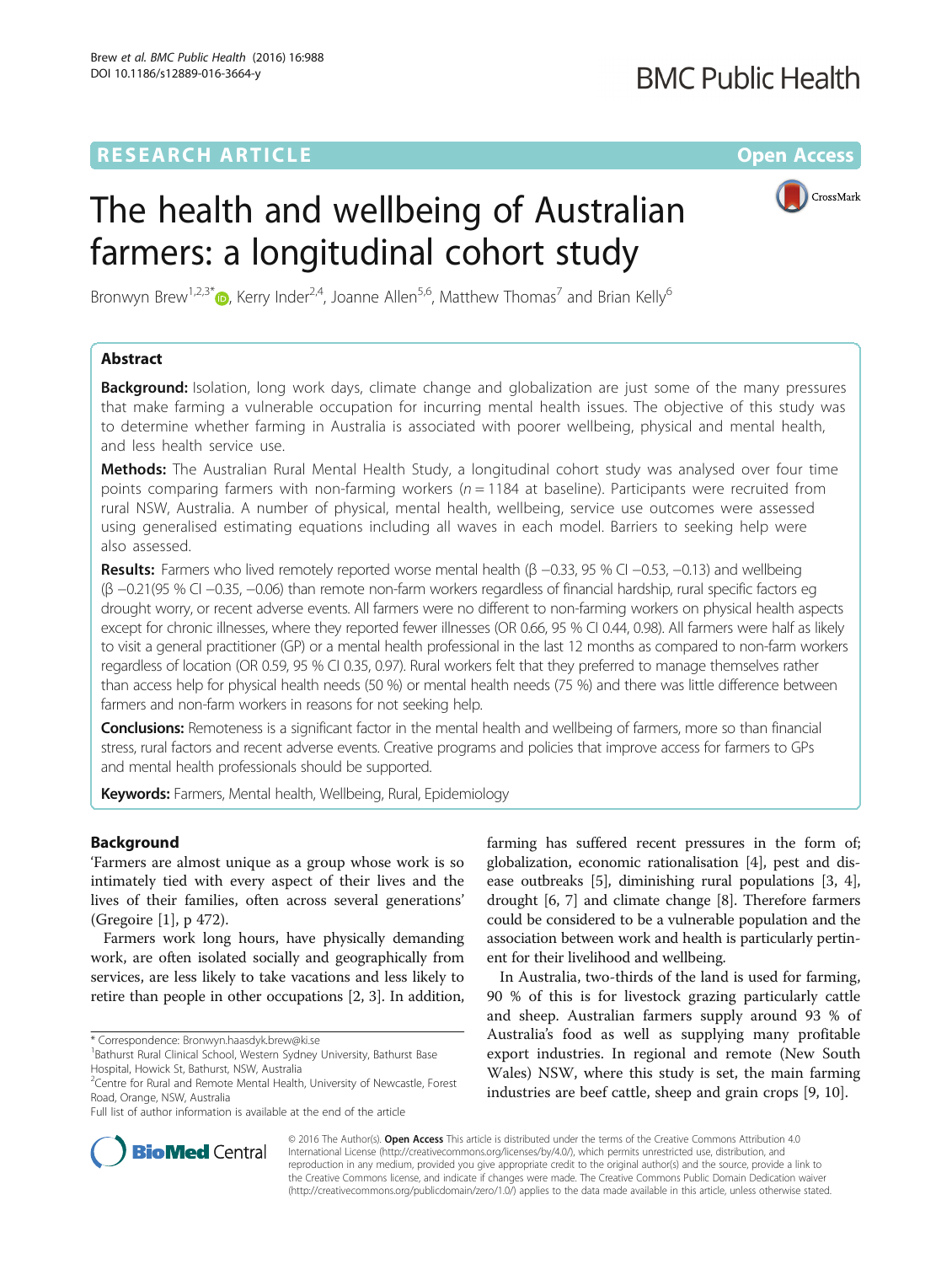#### The physical health of farmers

Research into the mortality rates of farmers compared to national averages varies according to region. Scandinavian and US research have found mortality rates are lower in farmers than other residents [[11](#page-10-0)–[13](#page-10-0)], conversely, Australian and UK research has found that mortality rates are higher for farmers [\[14, 15](#page-10-0)]. These inconsistencies may reflect differences in farming practices as well as political or geographic aspects impacting on health. Countries where farmers have lower mortality also have lower risk factors such as less smoking, more exercise, and less alcohol consumption [[2](#page-10-0), [12](#page-10-0)]. Furthermore, in Australia, the physical health of the rural population in general is poorer than the urban population [\[16\]](#page-10-0), therefore it is possible that higher morbidity and mortality rates for farmers in Australia are not unique but are simply indicative of the rural situation. Indeed some studies have found that farmers are no different in physical health and risk factors to the non-farming rural population [\[17](#page-10-0), [18](#page-10-0)] whereas others have found that Australian farmers have higher alcohol consumption and do less physical exercise [\[19, 20\]](#page-10-0).

## The mental health of farmers

Suicide rates in farmers are higher than most other occupations and national trends [[21](#page-10-0)–[23](#page-10-0)]. In contrast, a number of studies have found that the mental health of farmers is no different to other rural and urban residents [[19, 20, 24, 25](#page-10-0)]. Several explanations have been given for this discrepancy such as farmers having greater access to means for suicide [[26\]](#page-10-0), farmers are unwilling or unable to acknowledge mental health problems and seek help [[25, 27](#page-10-0)], or that farmers may have a lower threshold for suicide than other people in the setting of psychological stress [[25\]](#page-10-0). A recent study of subsidised mental health services in Australia found that usage rates decreased with increasing remoteness [[28](#page-10-0)]. This suggests that remoteness is associated with inequality in the health care system resulting in less access to services [[28\]](#page-10-0), but may also indicate that remote rural residents are less inclined to seek help and are reluctant to acknowledge problems [[29, 30\]](#page-10-0).

Overall, there is a paucity of data regarding the physical and mental health of farmers compared to their rural counterparts. It is important for health service providers to assess the health needs of those in farming and whether the issues surrounding mental health are specific to farming or are characteristic of rural areas in general.

#### The Australian Rural Mental Health Study (ARMHS)

Previous research on the Australian Rural Mental Health Study (ARMHS) by Fragar et al. found that at baseline 34% of farmers and farm managers suffered moderate to high levels of distress, which was not dissimilar to other occupations such as teachers, clerical, sales, community and personal service workers but was higher than other types of managers in rural areas [[24\]](#page-10-0). The current study is expanding on the previous study by Fragar et al. by looking at all four waves of data and including other mental health variables such as self-report mental health and current depression, as well as physical health and service use variables to build an overall picture about farmer health. This is a secondary data analysis based on a subgroup of workers.

The objective of this study was to use a longitudinal rural cohort study to determine whether the farming occupation is associated with poorer wellbeing, physical and mental health, and less health service use compared with other rural workers. Secondary objectives were to investigate whether differences in mental, physical health outcomes and service use could be explained by ruralspecific mediating factors (eg financial hardship, drought worry, or rural-specific barriers to service use).

#### Methods

The Australian Rural Mental Health Study (ARMHS) was designed to improve our knowledge of the determinants and outcomes of common mental disorders in rural and remote communities by surveying those people who live in these localities in New South Wales (NSW), Australia. Patterns and determinants of service use were identified, with reference to the diverse social and community factors [[31](#page-10-0), [32\]](#page-10-0). The ARMHS is a longitudinal cohort study that followed participants over four waves at baseline, year 1, year 3 and year 5. Complete details of the methodology and measures used in the ARMHS, a longitudinal population-based cohort, are provided elsewhere [\[31](#page-10-0), [32](#page-10-0)].

## Recruitment

Sixty Local Government Areas were identified from three Australian rural health service regions in NSW, representing approximately 70 % of the geographic region of nonmetropolitan NSW. Local government areas were classified using the Australian Standard Geographic Classifications (ASGC) based on the Accessibility/Remoteness Index of Australia (ARIA) + [\[33\]](#page-10-0). An equal number of households was identified for recruitment across the ARIA categories, given that population density decreases with remoteness this led to over-sampling of the remote and very remote local government areas which helped to ensure adequate representation of these regions. The baseline sample were invited to participate in the study between 2007 and 2009 from households identified randomly from the Australian electoral roll. The baseline survey used self-report measures, administered by post in two parts (survey A and B) mailed 2 weeks apart. Additional questionnaires were sent to all originally recruited participants at 1, 3 and 5 year follow-up waves.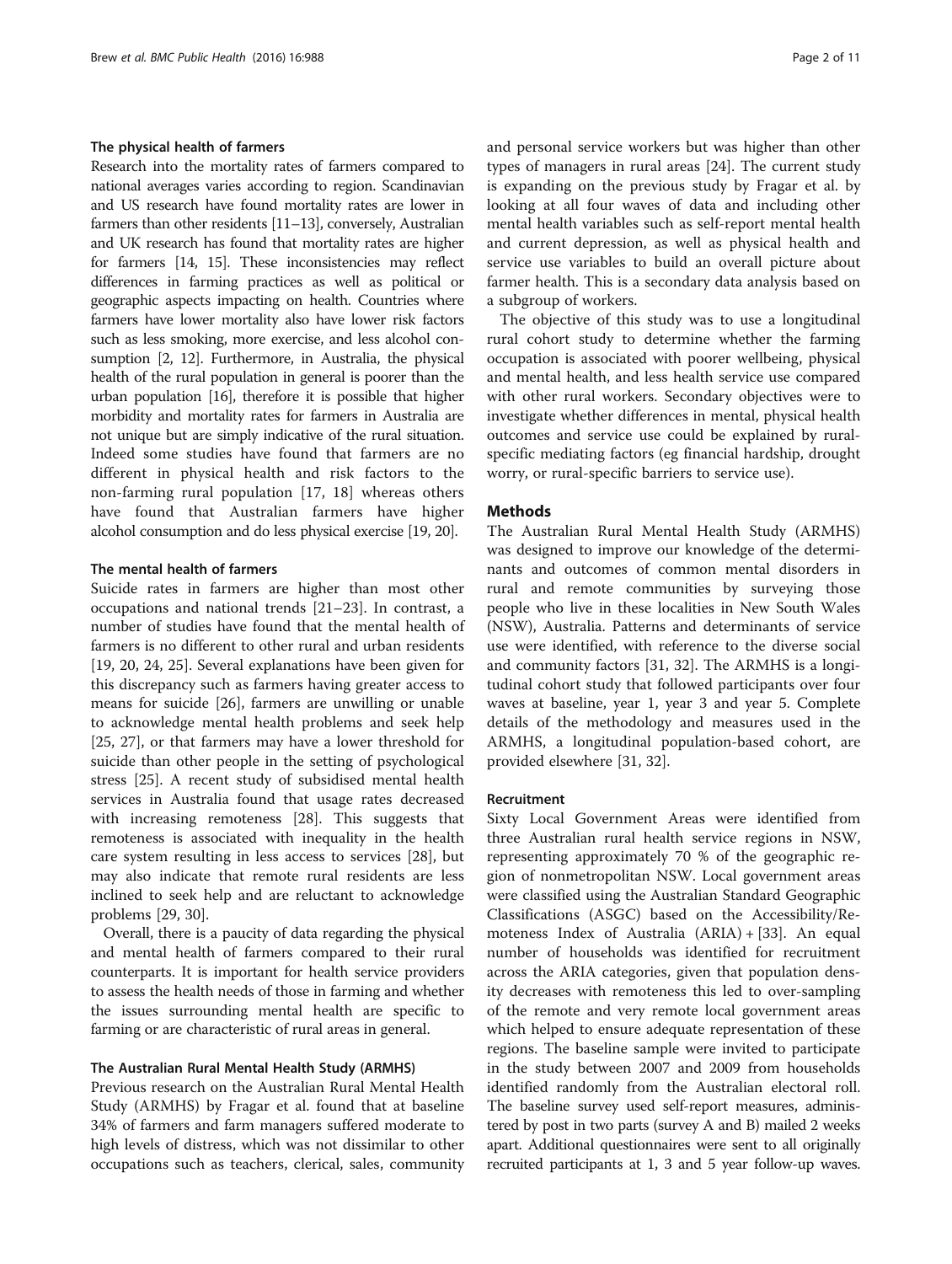These questionnaires contained similar questions to those at baseline except for exercise habits which were only included at baseline. Only those over 18 years of age were included in the study. Sample bias has been outlined previously [\[31, 32](#page-10-0)], in brief, younger people in general, the oldest age group within inner regional areas, and younger people in very remote regions were among the most difficult to contact.

## Definition of the study group

A previous study on psychological distress by occupation in ARMHS participants, found that those unemployed and those permanently unable to work had the highest distress rates and those who were retired had the lowest rates [\[24](#page-10-0)]. As the ARMHS cohort has a large retired group ( $n = 796$ ) and retirees, unemployed and permanently unemployed are represented unequally in the farmer/farm workers compared to non-farm workers, these groups were excluded from the study. Those who identified as studying or being in a care-giving role were also excluded, leaving those in paid employment. 'Farmers' were those who identified as being a farmer or farm manager. Farm residents were defined as those who reported living on a farm but who were employed elsewhere (not as a farmer). Other rural workers were defined as those who did not identify 'farmer' or 'farm manager' when asked for their occupation and who were in paid employment in a rural area.

#### Variables and outcomes

## Socio-demographic characteristics

Basic socio-demographic questions were included at baseline: age in years; gender; education; years living in a rural district and marital status. Financial hardship was assessed using the perceived prosperity item from the Household, Income and Labour Dynamics in Australia (HILDA) study (defined as 'very poor', 'poor' or 'just getting along' vs 'reasonably comfortable', 'very comfortable or 'prosperous') [\[34\]](#page-10-0). Remoteness of location of residence was measured using the continuous variable ARIA+, developed by the National Centre for Social Applications of Geographic Information Systems ([http://www.gisca.adelaide.edu.au](http://www.gisca.adelaide.edu.au/)) and ASGC [[33](#page-10-0)]. ARIA + is an index of remoteness derived from measures of road distances between localities and service centres, ranging from 0 (high accessibility) to 15 (high remoteness). An ASGC ranking of 'inner or outer regional' areas correlates to an ARIA+ index value of 0.2 to 5.92, a ranking of 'remote or very remote' correlates to an ARIA+ index value of 5.93 to 15. Community socioeconomic advantage was measured using the Australian Bureau of Statistics' (ABS) Index of Relative Socio-Economic Advantage and Disadvantage (SEIFA) which is a standardised score of disadvantage (low values) to advantage (high values) based on collation of household level census data [[35](#page-10-0)].

## Vulnerabilities and rural mediating factors

Recent adverse life events were assessed using the List of Threatening Experiences [\[36\]](#page-10-0), a 12-item count of events in the past 12 months. Trait neuroticism was assessed using seven items from a brief version of the Eysenck Personality Inventory, (range 0–7) [[32](#page-10-0)]. The Community and Personal Support variable is a composite measure of the following scales: perceived availability of social support, social networks, sense of community and community participation [[37](#page-10-0)]. Higher scores indicate higher levels of support (range −3.46 to 1.18). Drought Stress was measured using a single Likert scale item rating level of worry about drought (range 1–5, low to high). Infrastructure and Services Perception was assessed on common concerns in rural communities: access to health care or other services, concerns regarding fuel prices, people moving in or out of the district, scored on 5-point Likert scales (range 1–5, low to high). Sense of Place is a composite measure representing connection with local environment and landscape scored on five point Likert scales (range 10 to 50, low to high) [[38](#page-10-0)].

## Physical health outcomes

Overall physical health was measured using a single self-report physical health question (range 1 ( poor)-5 (excellent)). Harmful alcohol use in the last 6 months (baseline) or 12 months (1,3 and 5 year waves) was measured using the Alcohol Use Disorder Identification Test (AUDIT-10), maximum total score of 40 [[39\]](#page-10-0). Overweight was measured by using height and weight measurements obtained through self-reported survey responses and corrected for reporting biases using equations based on 2007–2008 Australian national survey data [\[40\]](#page-10-0). Body Mass Index (BMI) was calculated as weight in kilograms divided by height in metres squared, values  $\geq 25$  used to classify overweight. Adequate exercise is an indicator of whether reported activity levels met Australian Government Department of Health Exercise Guidelines [\(http://www.health.gov.au/internet/main/](http://www.health.gov.au/internet/main/publishing.nsf/content/health-pubhlth-strateg-phys-act-guidelines#apaadult) [publishing.nsf/content/health-pubhlth-strateg-phys-act](http://www.health.gov.au/internet/main/publishing.nsf/content/health-pubhlth-strateg-phys-act-guidelines#apaadult)[guidelines#apaadult\)](http://www.health.gov.au/internet/main/publishing.nsf/content/health-pubhlth-strateg-phys-act-guidelines#apaadult). For an adult <64yrs: 2.5–5 h per week of moderate intensity physical exercise OR 1.25–2.5 h per week of vigorous physical activity. For those >65 years: 30 mins per day (on most days) of moderate intensity physical activity. Chronic illness represents the lifetime diagnosis of at least one chronic disease (stroke, heart attack/angina/heart disease, cancer, diabetes). Injury in last 12 months refers to only those injuries requiring hospital treatment in the last 12 months.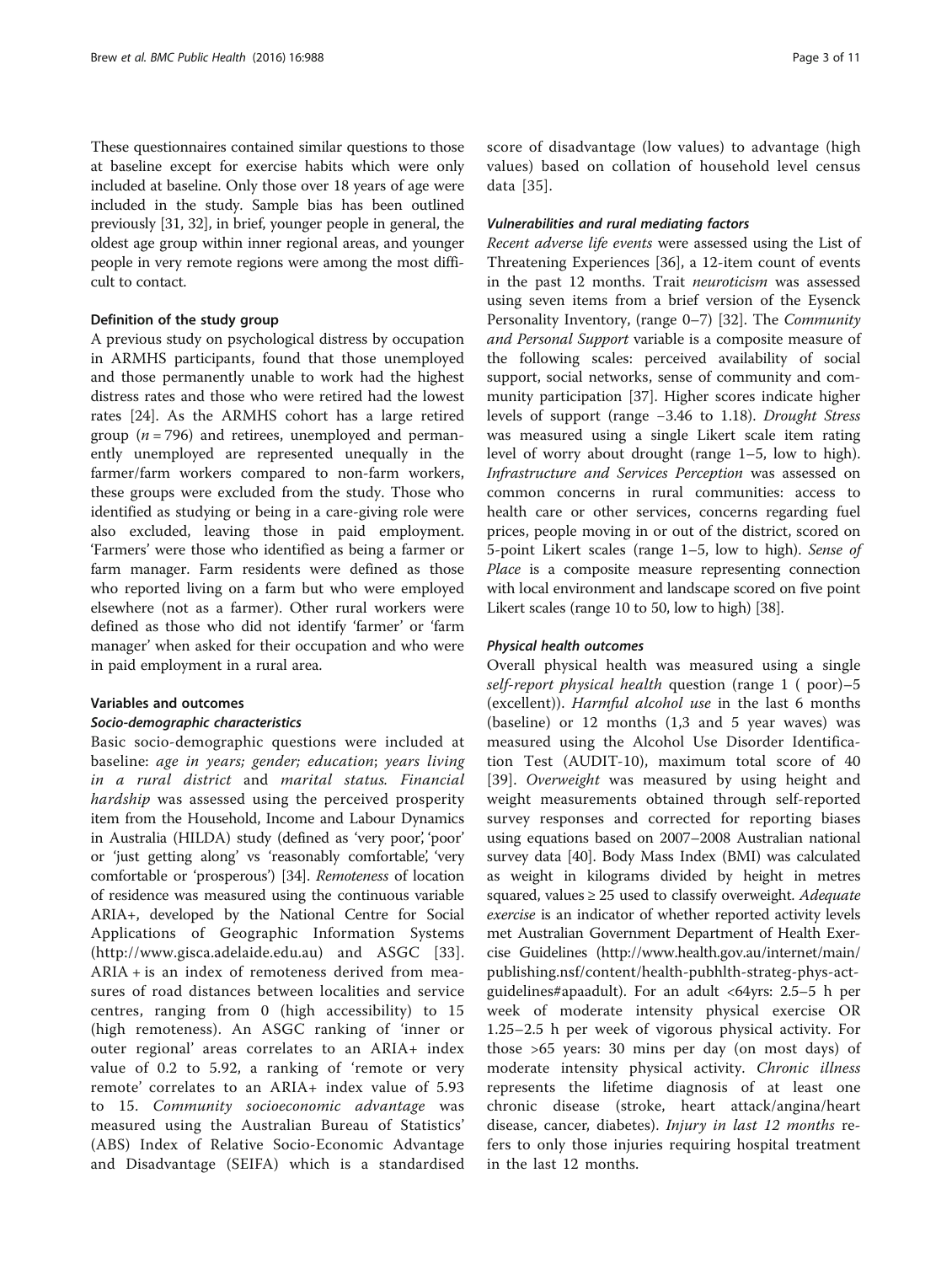### Mental health and wellbeing outcomes

Psychological Distress was measured using Kessler 10 (K10), a 10-item self-report questionnaire that assesses the frequency of psychological distress over the past 4 weeks with higher scores denoting greater psychological distress ('low' <16, 'moderate' 16–24, 'high' > 24) [\[31, 41](#page-10-0)]. Current Depression was measured using the 9-item patient health questionnaire (PHQ-9) assessing depressive symptoms in the past 7 days (5, 10, 15 and 20 represent mild, moderate, moderately severe and severe depression respectively ) [[42](#page-10-0)]. The Well-being Index included seven scores in an aggregate measure: overall K10 score, days out of role in the past month, overall physical health and mental health, ability to perform everyday duties and tasks, satisfaction with relationships, and overall satisfaction with life [[32](#page-10-0)]. Higher scores indicate greater wellbeing, with the zero point on the standardised scale reflecting the average baseline response from all ARMHS participants. Overall mental health was measured using a single self-report mental health question (range 1 (poor)–5 (excellent)).

## Service use

Number of visits to General Practitioners (GPs) in the *last 12 months* was measured in categories; none,  $1-2$ times, 3–4 times, 5–6 times, 7–9 times, 10–12 times, 13 + times. Sought Help for a Mental Health (MH) Problem from a professional in the last 12 months (Yes/No) included; GPs, psychiatrists, psychologists, drug and alcohol counsellors. Perceived barriers to seeking health care for physical or mental health included 11 barriers each rated on a five point Likert scale ('not at all' to 'a lot') and grouped into three broad categories which were developed using principal component analysis: attitudinal barriers (eg 'I prefer to manage myself', 'I was afraid to ask for help or what others may think'); structural barriers (eg 'It is too far to travel', 'I couldn't afford to pay for the service', 'It takes too long to get an appointment') and time barriers (eg 'I can't get time away from work', 'I care for someone else') [\[43](#page-10-0)].

## Statistical methods

Data entry, cleaning, aggregation and analysis were conducted using the Statistical Package for Social Sciences (SPSS version 17.0; Chicago, IL, USA). Initial analyses compared demographic factors, specific rural concerns, and vulnerabilities of farmers, farm residents (employed elsewhere) and other rural workers at baseline. T-tests and chi square tests were used for initial analyses. Significance was set at  $p < 0.05$ .

As the primary aim of this study was to examine factors influencing the health of people who live and work on farms, farm residents employed elsewhere were grouped with other rural workers as 'non-farm workers' for subsequent analyses. Generalised estimating equations (GEE) were used to compare the physical health, mental health, distress, wellbeing and service use outcomes of farmers with non-farm workers over time (Baseline, Year 1, Year 3 and Year 5). GEEs were used so that all data points could be included no matter when the rural workers participated in the survey or how many waves they participated in. This was to maximise the power for the study. Directed Acyclic Graphs (DAGs) were created to assess the causal relationships between covariates (see Additional file [1](#page-9-0)) for use in the GEEs (Additional file [1](#page-9-0)) [\[44](#page-10-0)]. Covariates and their associations with the outcome, independent variable and other covariates were added to the DAG as informed by literature on farming, mental and physical health [\[1](#page-10-0), [4](#page-10-0), [6](#page-10-0), [19\]](#page-10-0). The DAGs were created using online DAGITTY (version 2.2, Johannes Textor) software, [http://www.](http://www.dagitty.net/) [dagitty.net/.](http://www.dagitty.net/) Based on the DAGs, age, gender, education level and remoteness (ARIA+) were identified as potential confounders for all analyses (as recorded at baseline). The other covariates were identified as mediating factors (those factors that are on the causal pathway between the exposure, farming, and the outcome and may mediate or modify the effect of farming status on the outcome) and varied for each of the outcomes (see Additional file [1](#page-9-0): Figures S1–S4). The mediators included rural specific factors and vulnerabilities.

Unadjusted GEEs were performed for farming status alone, then an adjusted model was run with only the confounders (TOTAL effect). Since level of isolation and remoteness is an important part of rural health outcomes, the remoteness of participant's location (ARIA+) by farmer status was included as an interaction term in each model. If this term was significant ( $p < 0.05$ ) then the analysis was stratified by remoteness ('inner and outer regional': ARIA+ values 0.20–5.92; 'remote and very remote': ARIA+ values 5.92–15.00). A further GEE model was run including mediators (DIRECT effect, results shown in Additional file [1](#page-9-0): Tables S1 and S2) [\[44\]](#page-10-0).

Barriers to accessing health care for physical and mental health were assessed for farmers compared with non-farm workers using 3 and 5 year data only as the earlier waves did not differentiate between mental and physical health. Averages were calculated for each category and GEE analysis was applied to compare the barriers for farmers and non-farm workers. Due to a skip question in the survey only a proportion of participants answered the mental health needs barrier questions (those who answered 'no' to 'Do you think you got as much help as you needed?').

## Results

The baseline cohort comprised  $n = 2639$  individuals who consented to participate. Full details of the study sample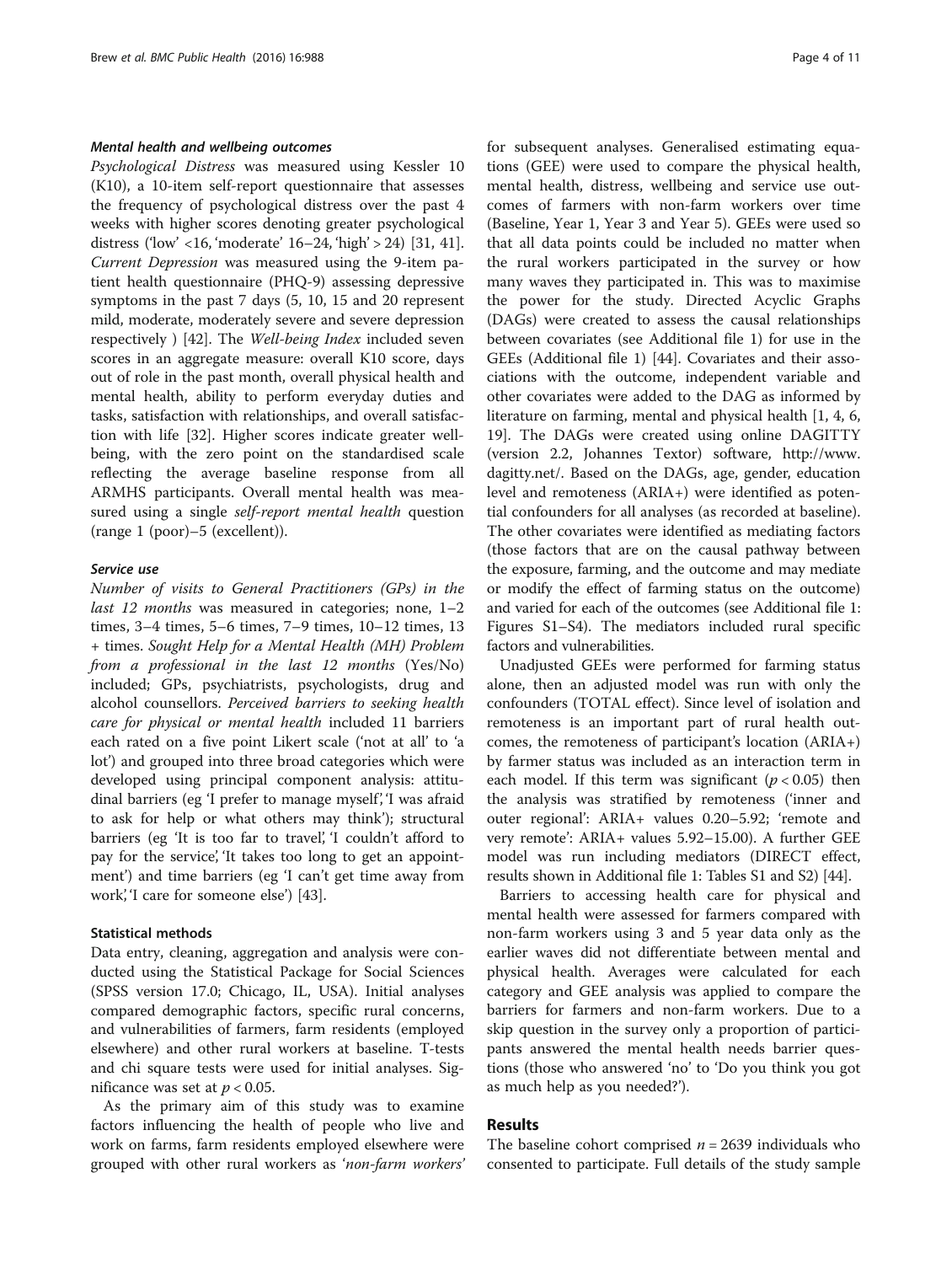are described by Kelly et al. [[31](#page-10-0)]. At years 1, 3 and 5 the participation rates were 71 % ( $n = 1702$ ), 48 %  $(n = 1262)$ , 44 %  $(n = 1158)$  respectively. After excluding those not currently employed at baseline the number for baseline analyses was  $n = 1284$  (Fig. 1), this included 181 farmers and 1103 non-farm workers (other rural workers and farm residents employed elsewhere). At the 1, 3 and 5 year waves respectively, 782 (61 %), 528 (41 %) and 460 (36 %) employed persons remained in the study (Fig. 1). For longitudinal analyses there were 3055 data points available as participants contributed multiple time points of data.

A comparison of demographic characteristics of those included in the study at each time point (Table [1](#page-5-0)) indicated that none of the demographics differed statistically between waves excepting those with financial hardship were slightly more likely to drop out of the study over time ( $p < 0.01$ ). Those who lived remotely were not more able to drop out. A comparison of the main outcomes over each wave indicated that self report physical health declined over the study, which could be an result of aging.

However, self report mental health and the wellbeing index did not vary significantly over time (Table [1](#page-5-0)).

## Characteristics of farmers, employed farm residents and other rural workers at baseline

Comparison of demographic factors by group found that farmers differed from other rural workers on all scales (Table [2](#page-5-0)). Farmers were more likely to be older, male, married, suffering financial hardship, have lived in a rural area for longer, live more remotely and in an area of disadvantage. Half the farmers at each wave were from remote and very remote areas ( $N = 91, 51, 34, 31$  for baseline, year 1, year 3 and year 5 respectively). Those who were farm residents but employed in other occupations were more similar to other rural workers except they were more likely to be married and live in an area of disadvantage, therefore farm residents employed in other occupations and other rural workers were grouped for subsequent analyses (non-farm workers).

Comparison of vulnerabilities at baseline found that farmers and other rural workers did not differ on number of life events and neuroticism (Table [2](#page-5-0)). Farmers were

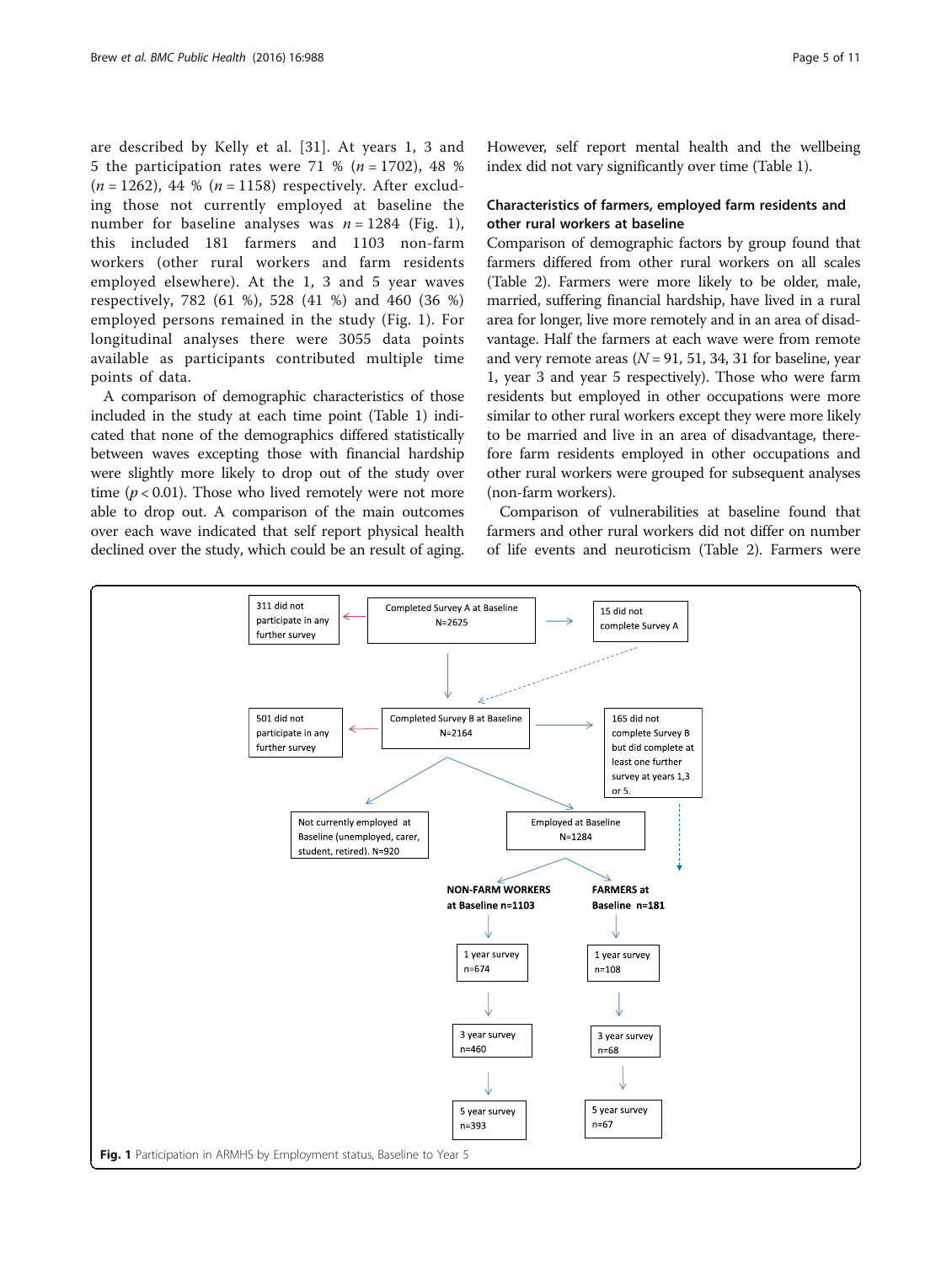<span id="page-5-0"></span>

|                  |                                                                                                                               | <b>Docolino</b> | $1 \cdot \cdots \cdot$ | $2 \cdot 225$ | $\Gamma$ voore |
|------------------|-------------------------------------------------------------------------------------------------------------------------------|-----------------|------------------------|---------------|----------------|
| 1, 3 and 5 years |                                                                                                                               |                 |                        |               |                |
|                  | Table 1 Demographic and main outcome comparison of all included participants at baseline with those remaining in the study at |                 |                        |               |                |

|                                         | Baseline<br>$N = 1284$ | 1 year       | 3 years      | 5 years      |
|-----------------------------------------|------------------------|--------------|--------------|--------------|
|                                         |                        | $N = 782$    | $N = 528$    | $N = 460$    |
| Demographics                            |                        |              |              |              |
| Age (mean, SD)                          | 48.3 (11.9)            | 50.7(11.2)   | 51.8 (10.4)  | 53.9 (10.5)  |
| Gender, female (n, %)                   | 733 (57 %)             | 460 (59 %)   | 317 (60 %)   | 274 (60 %)   |
| Married/defacto (n, %)                  | 1019 (79 %)            | 628 (80.7 %) | 435 (82.4 %) | 373 (82.5 %) |
| Completed highschool (n, %)             | 1000 (80.3 %)          | 619 (82.4 %) | 435 (84.5 %) | 376 (84.9 %) |
| Financial hardship (n, %)*              | 289 (29 %)             | 191 (25 %)   | 116 (22 %)   | 102 (22.5 %) |
| $ARIA + (mean, SD)$                     | 4.47(3.35)             | 4.34(3.27)   | 4.44(3.40)   | 4.26(3.22)   |
| Main Outcomes                           |                        |              |              |              |
| Self-Report Physical Health (mean, SD)* | 3.45(0.96)             | 3.24(0.91)   | 3.24(0.91)   | 3.27(0.91)   |
| Self-Report Mental Health (mean, SD)    | 3.60(0.99)             | 3.54(0.93)   | 3.57 (0.93)  | 3.48 (0.97)  |
| Wellbeing Index (mean, SD)              | 0.06(0.69)             | 0.03(0.63)   | 0.06(0.62)   | 0.01(0.64)   |

 $*_{p < 0.01}$  (ANOVA)

found to score higher on rural specific variables such as drought stress, concerns about infrastructure and services, and a higher sense of place, than other rural workers.

## Longitudinal analysis. Physical and mental health outcomes of farmers compared to non-farm workers

Univariate GEE analyses over 5 years found that farmers were more likely to have poorer self-reported physical health estimate than non-farm workers (Table [3](#page-6-0)), reporting

an average 0.14 (95 % CI −0.27, −0.02) points lower. The adjusted analyses found that regional farmers did not differ in self-reported physical health to regional non-farm workers but that those living in more remote regions were more likely to rate their physical health poorer by 0.19 points (95 % CI −0.39, 0.01) , although the significance level was borderline 0.06. The adjusted analysis (Table [3](#page-6-0)) did not find any differences between farmers and non-farm workers for alcohol consumption, smoking, being overweight or

Table 2 Baseline Demographics, Vulnerabilities and Rural modifiers of all those Employed: Farmers, Farm residents (employed elsewhere) and Other rural workers

|                                                   | Other rural workers | Farm Residents <sup>a</sup> | Farmers <sup>b</sup> |
|---------------------------------------------------|---------------------|-----------------------------|----------------------|
| $\mathbb N$                                       | 850                 | 253                         | 181                  |
| Age (mean, SD)                                    | 47.6 (11.5)         | 47.0 (12.0)                 | 52.8 (12.6)**        |
| Gender Female (n, %)                              | 495 (58.2)          | $167 (66.0)^*$              | 68 (37.6)**          |
| Married/defacto (n, %)                            | 628 (74.0)          | 207 (81.8)**                | 155 (86.6)**         |
| Completed High school (n, %)                      | 667 (81.2)          | 201 (81.3)                  | $128(74.4)^*$        |
| Financial Hardship (n, %)                         | 181 (27.3)          | 66 (29.8)                   | 47 $(36.4)^*$        |
| Years Rural (mean, SD)                            | 35.66 (16.2)        | 34.27 (16.52)               | 44.21 (15.94)**      |
| ARIA+ (mean, SD)                                  | 4.25(3.35)          | 3.96 (2.76)                 | $6.12(3.61)$ **      |
| SEIFA (mean, SD)                                  | 945.6 (34.5)        | 934.5 (36.83)**             | 921.69 (30.45)**     |
| Vulnerabilities                                   |                     |                             |                      |
| Number of Adverse Life Events (mean, SD)          | 1.52(1.53)          | 1.49 (1.48)                 | 1.67(1.64)           |
| Neuroticism (mean, SD)                            | 2.08(1.92)          | 1.93(1.74)                  | 1.91(1.78)           |
| Community and Personal Support (mean, SD)         | $-0.06(0.67)$       | $0.10(0.63)$ **             | $0.06$ $(0.65)$ *    |
| Rural Modifying factors                           |                     |                             |                      |
| Drought stress (mean, SD)                         | 1.20(0.40)          | $1.40(0.49)$ **             | $1.65$ (0.48)**      |
| Infrastructure and Services Perception (mean, SD) | 2.40(0.95)          | 2.43(0.93)                  | $2.71(0.95)$ **      |
| Sense of Place (mean, SD)                         | 34.35 (6.19)        | 36.89 (6.15)**              | 38.27 (6.91)**       |

<sup>a</sup>Farm residents (employed elsewhere) compared with Other rural workers

**b**Farmers compared to Other rural workers

 $**p* \le 0.05$ ,  $***p* \le 0.01$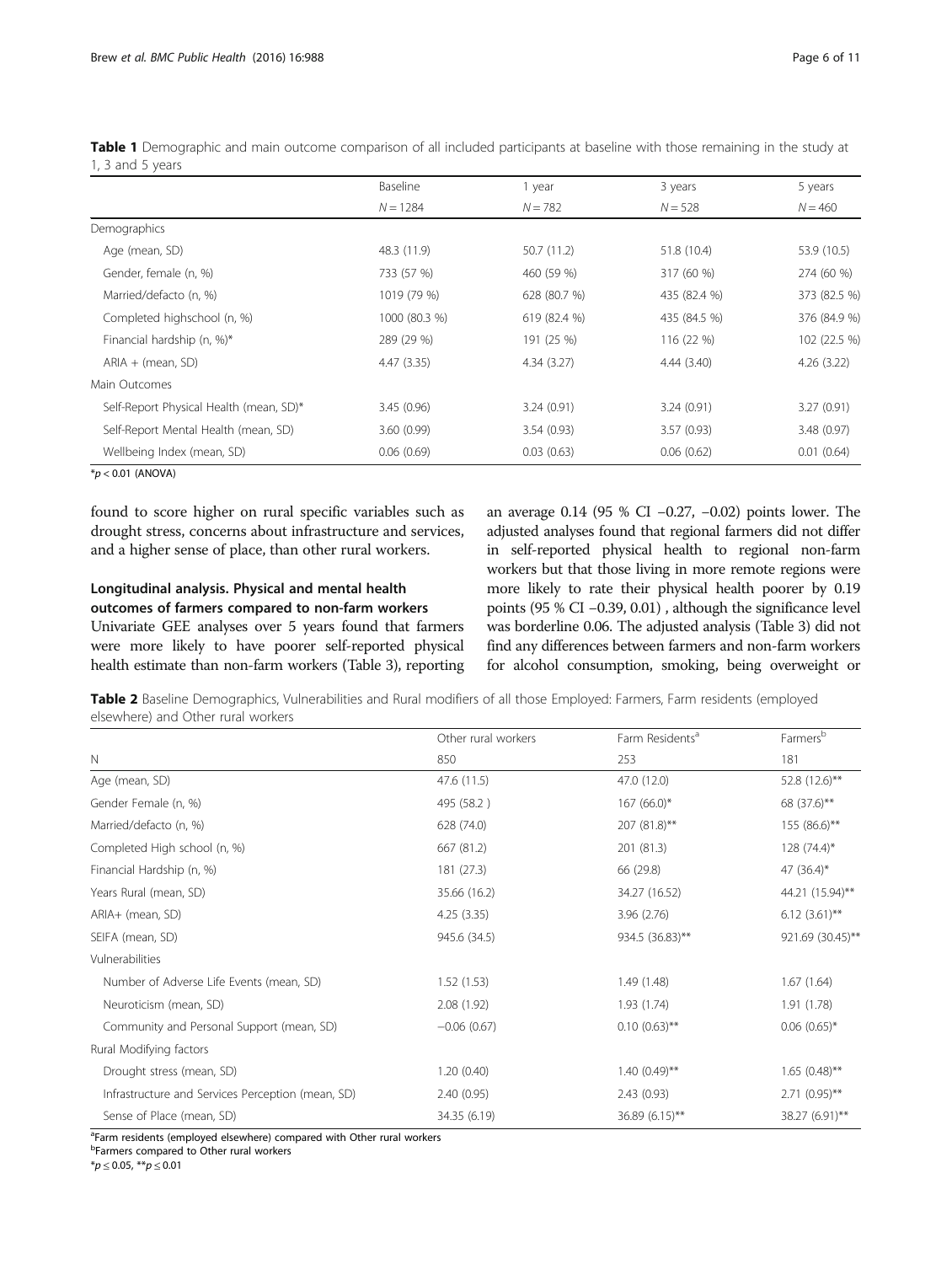<span id="page-6-0"></span>Table 3 General Estimating Equation (GEE) Longitudinal analysis over 5 years for Physical Health outcomes and General Practitioner (GP) Service use. Farmers v's Non-farm Workers. Results show Beta values for continuous variables and odds ratios (OR) for dichotomous variables (95 % Confidence Intervals)

|                                                                 | Farmers (estimated<br>marginal means) | Non-farm workers<br>(estimated marginal | Unadjusted GEE Farmer<br>v Non-farm Worker                    | TOTAL effect <sup>a</sup> GEE Farmer v Non-Farm<br>Worker | p Interaction <sup>t</sup>                          |           |
|-----------------------------------------------------------------|---------------------------------------|-----------------------------------------|---------------------------------------------------------------|-----------------------------------------------------------|-----------------------------------------------------|-----------|
|                                                                 |                                       | means)                                  |                                                               | ASGC regional<br>(inner or outer)<br>$N = 2112$           | ASGC remote<br>(remote or very remote)<br>$N = 824$ |           |
| Self-report Physical Health<br>$N = 3035$                       | 3.21 (SE 0.06)                        | 3.35 (SE 0.02)                          | $\beta = -0.14$<br>$(-0.27, -0.02)^*$                         | $\beta = 0.03$<br>$(-0.13, 0.19)$                         | $\beta = -0.19$ (-0.39, 0.01)<br>$p = 0.06$         | 0.02      |
| Harmful Alcohol Use<br>$N = 2750$                               | 4.16 (SE 0.28)                        | 4.40 (SE 0.13)                          | $\beta = -0.24$<br>$(-0.85, 0.38)$                            | $\beta = -0.44$<br>$(-1.11, 0.24)$                        |                                                     | <b>NS</b> |
| Current Smoker<br>$N = 2732$                                    | 9 % (SE 2 %)                          | 13 % (SE 1 %)                           | OR 0.64 (0.37, 3.09)                                          | OR 0.63 (0.35, 3.71)                                      |                                                     | <b>NS</b> |
| Overweight $BMI \geq 25$<br>$N = 1920$                          | 71 % (SE 4 %)                         | 68 % (SE 1.5 %)                         | OR 1.19 (0.81, 1.72)                                          | OR 0.77 (0.51, 1.17)                                      |                                                     | <b>NS</b> |
| Adequate Exercise<br>$N = 965^{\circ}$                          | 15 % (SE 3 %)                         | 19 % (SE 1.4 %)                         | OR 0.72 (0.42, 1.22)                                          | $0.78$ $(0.44, 1.38)$                                     |                                                     | <b>NS</b> |
| Chronic Illness $N = 2990$                                      | 14 % (SE 2 %)                         | 12 % (SE 0.8 %)                         | OR 1.15 (0.80, 1.66)                                          | OR 0.66 (0.44, 0.98)*                                     |                                                     | <b>NS</b> |
| Injury in the last 12 months 18 % (SE 2 %)<br>$N = 2992$        |                                       | 17 % (0.8 %)                            | OR 1.07 (0.78, 1.46)                                          | OR 1.05 (0.76, 1.45)                                      |                                                     | <b>NS</b> |
| Number of visits to a GP<br>in the last 12 months<br>$N = 2693$ | 1.46 (SE 0.08)                        | 1.60(0.04)                              | $\beta = -0.09$ (-0.21, 0.03) $\beta = -0.13$ (-0.25, -0.01)* |                                                           |                                                     | <b>NS</b> |

<sup>a</sup>TOTAL effect adjusted for confounders: age, gender, completed school, ARIA

b<br>Probability of interaction farmer status x ARIA+

<sup>C</sup>This data was only recorded at baseline and therefore is not longitudinal

 $*p < 0.05$ 

recent injury requiring treatment. However, farmers were less likely to have a doctor diagnosed chronic illness in the last 2 years (adjOR 0.66, 95 % 0.44, 0.98) than non-farm workers. Adding mediators to the GEE such as financial hardship and injury in the last 12 months did not greatly change the magnitude of the differences between farmers and non-farm workers on all physical outcomes (Additional file [1](#page-9-0): Table S1). However, the association between farmers and self-reported physical health and chronic health became non-significant (physical health −0.17, 95 % CI −0.38, 0.04 (for remote), chronic illness 0.66, 95 % CI 0.43, 1.02). This could be a loss of power due to missing data on some mediating variables, rather than showing that the mediators themselves influenced the association.

All farmers were less likely to have visited a GP in the last 12 months (adj  $β = -0.13$  of a category, 95 % CI −0.025, −0.01) than non-farm workers. Adding potential mediators to the model strengthened the association (adj  $B = -0.16$  of a category, 95 % CI −0.27, −0.04) suggesting that being a farmer has a direct effect on choosing not to go to the doctor and that this was not mediated by financial hardship, injury or physical health issues (Additional file [1](#page-9-0): Table S1).

For self-reported mental health, farmers reported an average of 0.16 adj (95 % CI −0.29, −0.02) points lower than non-farm workers (Table [4\)](#page-7-0). After stratifying for

remoteness, regional farmers showed no difference for self-reported mental health compared to regional nonfarm workers, however remote farmers reported worse self-reported mental health by 0.33 points adj (95 % CI −0.53, −0.13) compared to remote non-farm workers. Similarly, remote farmers had a lower wellbeing index by 0.21 points adj (95 % CI −0.35, −0.13) compared to remote non-farm workers (Table [4](#page-7-0)) but there was no difference for regional employees. Adding potential mediating factors in both models (the direct effect) slightly moderated the size of the effects but still found that being a farmer is directly associated with lower self-reported mental health (-0.19, 95 % CI -0.37, −0.01) and wellbeing (−0.22, 95 % CI −0.38, −0.06) in remote areas regardless of financial hardship, rural specific factors or recent adverse events (Additional file [1](#page-9-0): Table S2).

Over 5 years, farmers and non-farmers did not differ in distress levels as measured with K10 or for current depression (Table [4](#page-7-0)).

Nine percent of farmers had visited a health professional for mental health reasons compared to 16 % of nonfarmers (estimated marginal means). The odds of farmers visiting a professional for mental health reasons was 0.59 adj (95 % CI 0.35, 0.97) compared to a non-farm worker (Table [4](#page-7-0)). There was no difference by remoteness. Adding mediators to the model to determine the direct effect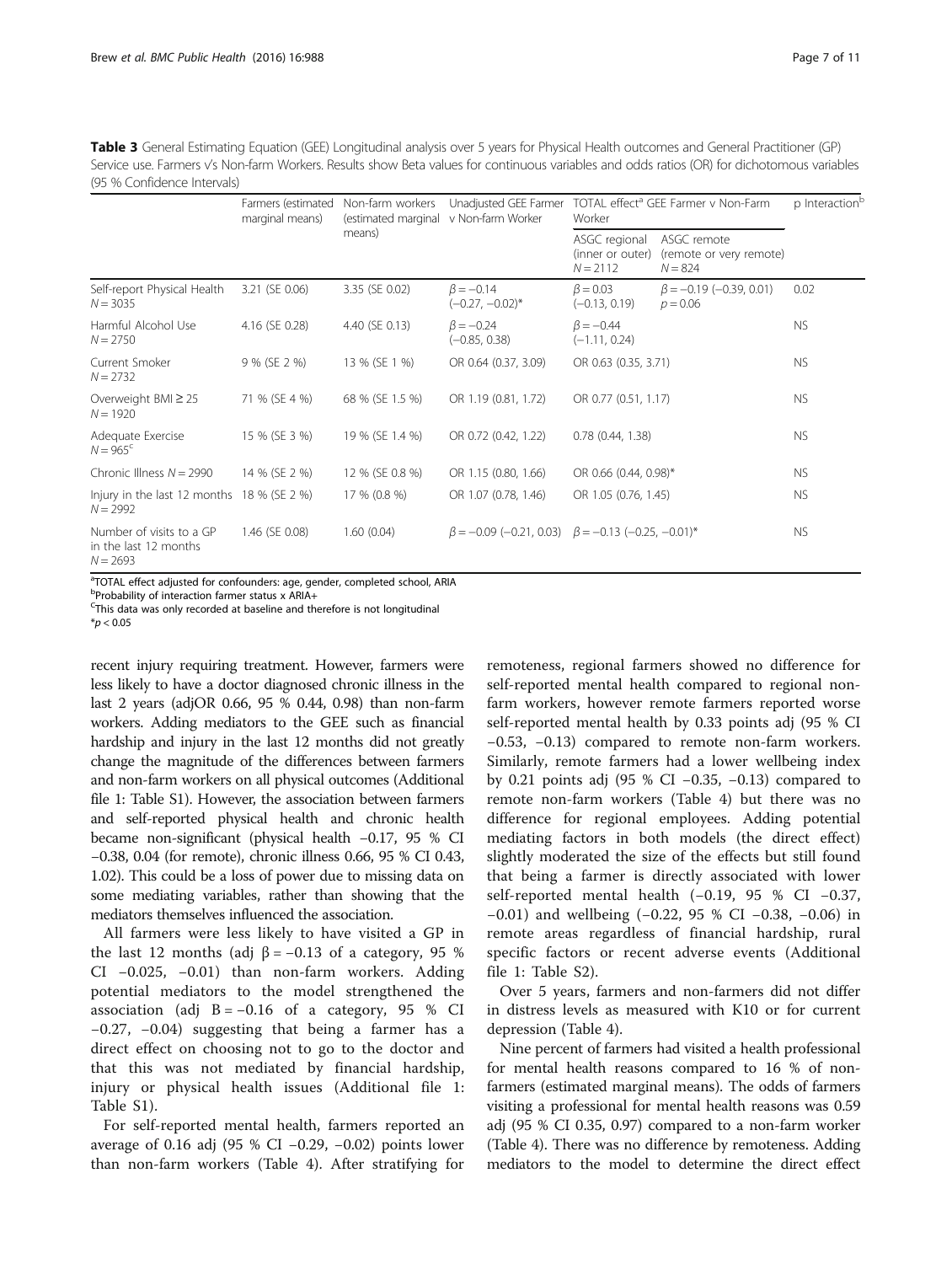<span id="page-7-0"></span>Table 4 GEE Longitudinal analysis over 5 years for Wellbeing, Mental Health outcomes and Visiting a Mental Health Professional. Farmers v's Non-farm Workers. Results show Beta values for continuous variables and odds ratios (OR) for dichotomous variables (95% Confidence Intervals)

|                                                                                  | Farmers (estimated<br>marginal means) | Non-farm workers<br>(estimated marginal v Non-farm Worker<br>means) | Unadjusted GEE Farmer TOTAL effect <sup>a</sup> GEE Farmer v Non-Farm | Worker                                                      | p Interaction <sup>b</sup>                          |           |
|----------------------------------------------------------------------------------|---------------------------------------|---------------------------------------------------------------------|-----------------------------------------------------------------------|-------------------------------------------------------------|-----------------------------------------------------|-----------|
|                                                                                  |                                       |                                                                     |                                                                       | ASGC regional<br>(inner or outer)<br>$N = 2112$             | ASGC remote<br>(remote or very remote)<br>$N = 824$ |           |
| Wellbeing Index<br>$N = 3036$                                                    | $-0.07$ (SE 0.05)                     | $0.04$ (SE $0.02$ )                                                 | $\beta = -0.12$<br>$(-0.21, -0.02)^*$                                 | $\beta = -0.01$<br>$(-0.14, 0.13)$                          | $\beta = -0.21$<br>$(-0.35, -0.06)$ **              | 0.01      |
| Self-report Mental Health<br>$N = 3034$                                          | 3.42 (SE 0.06)                        | 3.57 (SE 0.03)                                                      | $\beta = -0.16$<br>$(-0.29, -0.02)$ *                                 | $\beta$ = 0.03<br>$(-0.17, 0.23)$                           | $\beta = -0.33$<br>$(-0.53, -0.13)$ **              | < 0.01    |
| Psychological distress<br>$N = 3032$                                             | 14.6 (SE 0.33)                        | 14.4 (SE 0.14)                                                      | $\beta$ = 0.01 (-0.04, 0.06)                                          | $\beta$ = 0.03 (-0.02, 0.09)                                |                                                     | <b>NS</b> |
| Current depression<br>$N = 2743$                                                 | 2.65 (SE 0.22)                        | 2.91 (SE 0.10)                                                      |                                                                       | $\beta = -0.25$ (-0.74, 0.24) $\beta = -0.11$ (-0.65, 0.43) |                                                     | <b>NS</b> |
| Sought help from a<br>Mental Health professional<br>in last 12 months $N = 2760$ | 9 % (SE 2 %)                          | 16% (SE 1 %)                                                        | OR 0.52 (0.32, 0.83)**                                                | OR 0.59 (0.35, 0.97)*                                       |                                                     | <b>NS</b> |

<sup>a</sup>TOTAL effect adjusted for confounders: age, gender, completed school, ARIA

bProbability of interaction farmer status x ARIA+

 $*p < 0.05$ ,  $**p < 0.01$ 

strengthened the association to OR 0.54 (95% CI 0.31, 0.93) (Additional file [1](#page-9-0): Table S2).

## Longitudinal analysis. Barriers to accessing health care for physical and mental health needs

Attitudinal barriers were the greatest barrier type for all rural workers and of these, 'I prefer to manage myself' was by far the most common barrier, and this was similar for farmers and non-farm workers (Fig. [2](#page-8-0)). Overall, 50 % of rural workers felt that they preferred to manage themselves rather than access help for physical health needs, and 75 % felt they preferred to manage themselves rather than access help for mental health needs. In addition, 41 % of all rural workers 'didn't think anything could help' regarding their mental health and 30% were concerned about what others thought or that their mental health issues would not stay private. Overall, barriers to seeking help for physical or mental health did not differ between farmers and non-farm workers (results not shown). The only point of difference in barriers for farmers and non-farmers were structural barriers to seeking help for mental health. When adjusting for age, sex, remoteness and education level there was a trend towards farmers having greater structural barriers ( $p = 0.07$ ). In particular, more farmers reported that distance and transport costs were too great (26 % of farmers v 13 % of non-farm workers).

## **Discussion**

The main findings of this study are that farmers in remote areas report worse mental, physical health and wellbeing than their non-farming rural counterparts, whereas regional farmers are not different to regional

non-farm workers. Farmers are less likely to access health services, either a primary care general practitioner (GP) or a mental health professional than non-farm workers regardless of remoteness. Mediation analysis showed that although drought stress, community support, financial hardship, infrastructure perception and sense of place differ are more important to farmers, these aspects did not impact significantly on the associations between farmers, mental health outcomes and service use.

#### Physical health outcomes

This study found that after adjusting for age, gender, remoteness and education level, farmers were less likely to be diagnosed with a chronic illness than non-farm workers. We hypothesise that lower diagnoses of chronic disease in farmers is a function of under-diagnosis due to lower GP attendance by farmers rather than a function of a better lifestyle since farmers did not differ on harmful alcohol use, smoking, overweight, injury or adequate exercise compared to non-farming rural residents. This may also explain why remote farmers were more likely to report worse physical health (borderline finding). In Australia, remote farmers are more likely to be isolated, have less access to medical care and therefore less likely to have chronic illnesses well managed. Under-diagnosis may therefore explain why the mortality and morbidity of farmers is higher than other Australians [\[14](#page-10-0)].

#### Mental health outcomes and wellbeing

Farmers, in general, were no different to non-farm workers using validated tools for measuring mental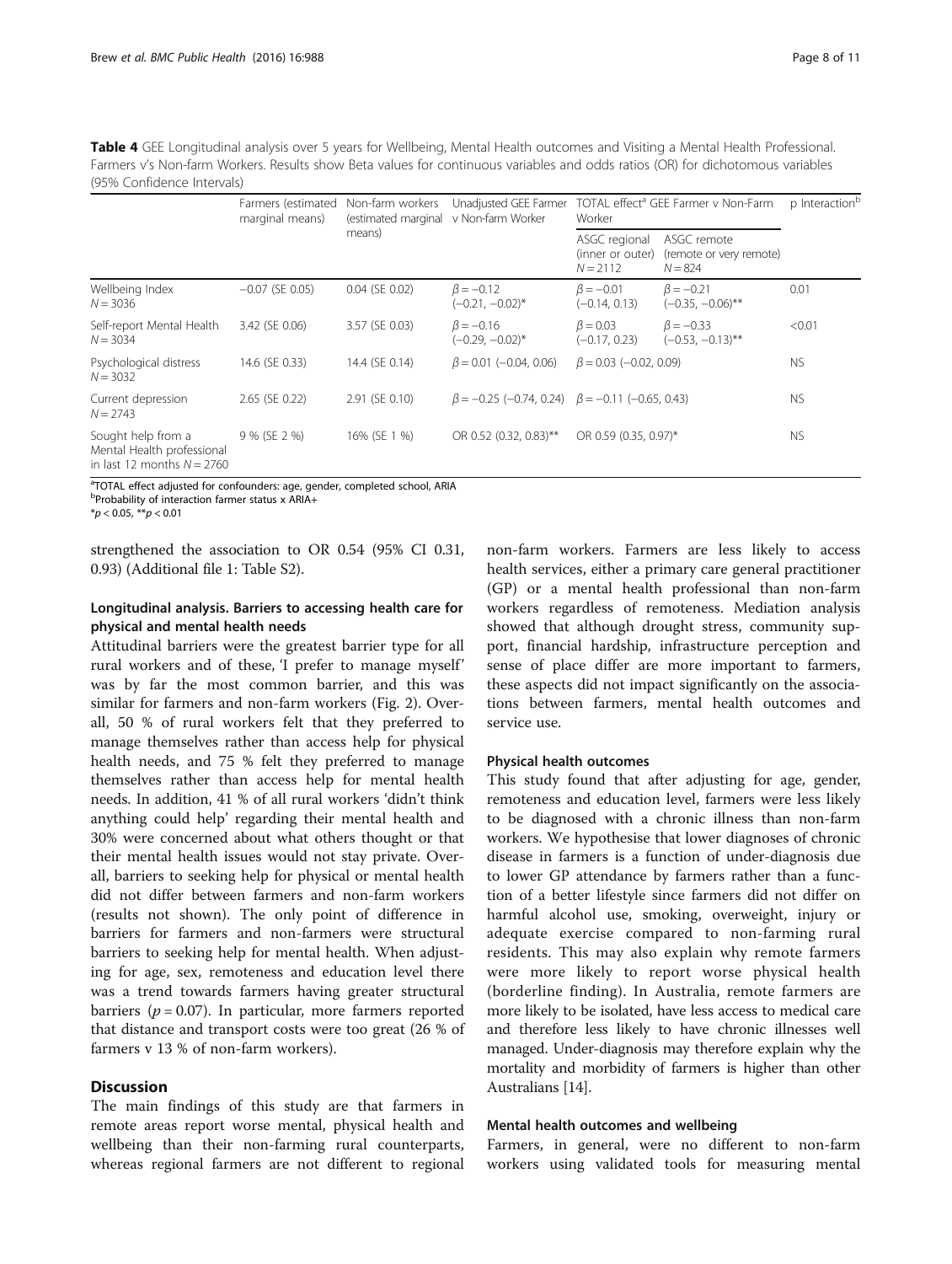<span id="page-8-0"></span>

health status (ie psychological distress and current depression). This is consistent with other Australian and international research which mainly use the K10 and similar tests [\[19](#page-10-0), [25, 27](#page-10-0)]. However, this study did find that those farmers who lived more remotely had poorer self-reported mental health than non-farm workers living remotely and that this was not mediated by rural specific factors or vulnerabilities. Similar results were found for the well-being index. Therefore it appears that farmers are less likely to acknowledge their mental health issues when asked about specific symptoms but that they do recognise a poorer sense of wellbeing and general mental health, particularly for those living in remote areas. A study of British farmers by Thomas et al. found that farmers were less likely to report a psychiatric illness, but were more likely to think life was not worth living compared to other rural householders. The authors concluded that farmers are reluctant to admit problems or report severe symptoms of depression [\[25](#page-10-0)]. A qualitative Australian study by Judd et al. found that farmers experienced a range of stressors but had limited capacity to acknowledge or express these and were then less likely to seek help [\[27\]](#page-10-0). This is in concordance with our study which found that farmers were less likely to seek help for mental health problems regardless of rurality despite the fact that they reported lower mental health and wellbeing.

The analysis of barriers for seeking help for mental and physical health needs found that farmers had slightly

more transport barriers than non-farm workers, but overall did not help to elucidate why farmers seek help less than their rural counterparts. Overwhelmingly the strongest barriers were attitudinal for both farmers and non-farm workers, and in particular there was a strong preference to manage health needs themselves. This may reflect a culture of stoicism or a lack of confidence in health professionals [\[45](#page-10-0)]. Studies on UK and Australian farmers found that they prefer to choose family, friends or other farmers for personal support and would prefer written advice or a farmers' self-help group as a potential source of help rather than visits from a health or social worker [\[5](#page-10-0), [27, 46\]](#page-10-0). Stoicism and a tendency to selfreliance could be considered to be both a protective mechanism to mental health problems or a barrier to finding help when it is needed [[29\]](#page-10-0).

## Strengths and limitations

The strengths of this study are its longitudinal design using data over four waves in a repeated measures analysis, which means that all data can be included even if one or more waves are missing for each person, increasing the reliability for a participant. Secondly, it uses both objective and subjective measures for physical and mental health which can be compared for different meaning. In addition, this study compares farmers with their rural counterparts rather than national or urban referents. This is an important distinction for policy and health promotion development to clarify which groups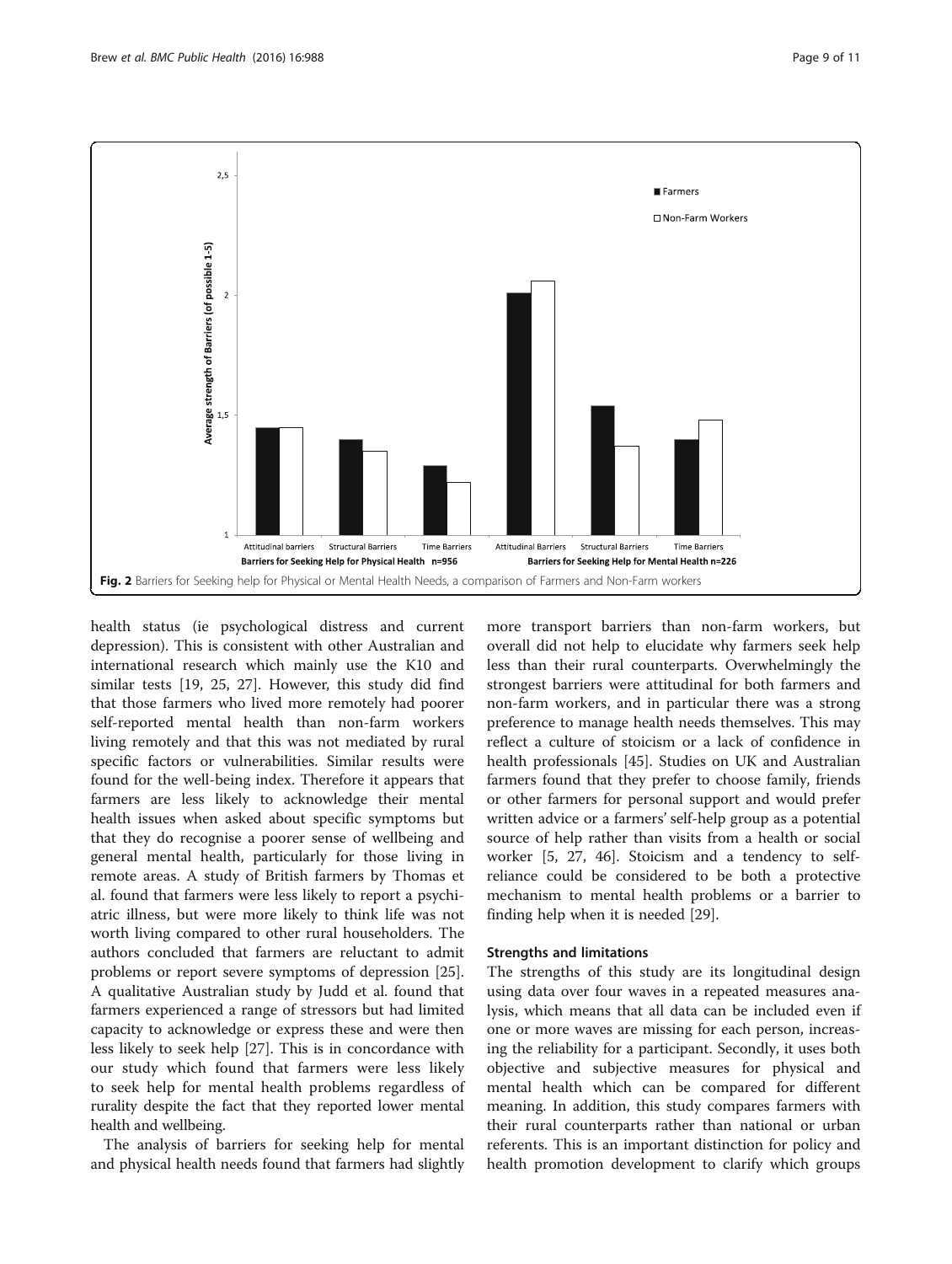<span id="page-9-0"></span>need to be targeted. Finally, using directed acyclic graphs provides an impartial methodological strength to determine which covariates are potential confounders and which are mediators in order to calculate the direct effect of farming on health outcomes and service use.

The limitations of this study are that there was considerable loss to follow up over time. This has the potential to cause selection bias particularly if those who leave the study do so for mental health reasons. We found that the mental health and wellbeing did not significantly change for those remaining in the study over time, in fact these indicators showed a decline (not-significant) which is the opposite of what would be expected if those with mental health issues refrained from partaking. The main differences in those leaving the study was that they were more likely to undergo financial hardship and more likely to have better physical health. Secondly, the barriers analysis was underpowered due to the barriers questions only being asked in waves 3 and 5, and also to a skip question in the survey capturing only those who expressed dissatisfaction in getting help for mental health. This means that; a) the number of farmers in the barriers analysis was small  $(n = 29)$  and b) there may be others who had reasons not to seek help from mental health professionals but did not answer yes to the skip question.

## Conclusions and recommendations

In conclusion the findings suggest significant variability among those working in farming in physical and mental health needs, reflecting locality and possibly those factors related to remoteness (eg poorer access to health care). Lower inclination to seek health care for physical and mental health problems is noteworthy. Given the international findings regarding the link between farming occupation and suicide, and the increasing rates of suicide with remoteness these findings provide further support for programs that aim to improve access to mental health related care to farmers, along with addressing attitudinal barriers to seeking help for such programs [\[47, 48](#page-10-0)]. Suicide prevention programs are most effective that enhance access to adequate health care among high risk individuals such as those who live remotely [\[49\]](#page-10-0).

## Additional file

[Additional file 1: Figure S1.](dx.doi.org/10.1186/s12889-016-3664-y) Directed Acyclic Graph for Farming and Mental Health Outcomes. Figure S2. Directed Acyclic Graph for Farming and Physical Health Outcomes. Figure S3. Directed Acyclic Graph for Farming and Wellbeing. Figure S4. Directed Acyclic Graphs for Farming and Visits to the Doctor. Figure S5. Directed Acyclic Graph for Farming and Seeking Help from a Mental Health Professional. Table S1. DIRECT effect. Longitudinal analysis over 5 years for Physical health outcomes and GP service use. Farmers v's Non-Farm workers. Results show Beta values for continous variables and odds ratios for dichotomous variables (95 % Confidence Intervals). Table S2. DIRECT effect. Longitudinal analysis over 5 years for Wellbeing, Mental health outcomes and Visiting a Mental Health Professional. Farmers v's Non-Farm workers. Results show Beta values for continuous variables and odds ratios for dichotomous variables (95 % Confidence Intervals). (PDF 667 kb)

#### Abbreviations

ABS: Australian Bureau of Statistics; ARIA: Accessibility/Remoteness Index of Australia; ARMHS: Australian Rural Mental Health Study; AUDIT: Alcohol Use Disorder Identification Test; BMI: Body Mass Index; DAG: Directed acyclic graph; GEE: Generalised estimating equation; GP: General practitioner; K10: Kessler 10 test; NSW: New South Wales; OR: Odds ratio; SD: Standard Deviation; SEIFA: Index of Relative Socio-economic Advantage and Disadvantage

#### Acknowledgements

Thankyou to the ARMHS participants for contributing their time to the study and to Clare Coleman for her data management of the ARMHS study. Thankyou to Lyle Gurrin, University of Melbourne for his epidemiology and biostatistics advice. We wish to acknowledge the other investigators on this study: Professor David Perkins, Professor Jeff Fuller, Associate Professor Lyn Fragar, Professor John Beard, Professor Vaughan Carr, Professor David Lyle and Professor Prasuna Reddy. We also wish to acknowledge the support of Area Directors of Mental Health Services and we particularly acknowledge the research site coordinators: Jan Sidford, John Ogle (Broken Hill), Trim Munro, Amy Strachan (Moree), Louise Holdsworth, Kath O'Driscoll (Lismore), Cheryl Bennett, Jannelle Bowler (Orange), along with Fleur Hourihan, Dr Gina Sartore, Denika Novello and the team of CIDI interviewers.

#### Funding

The Australian Rural mental Health Study was funded by the National Health and Medical Research Council (Project Grants #401241 and #631061), and also supported by a Research Capacity Building Grant to the Australian Rural Health Research Collaboration.

#### Availability of data and materials

Data on the ARMHS cohort is held at the Centre for Rural and Remote Mental Health, University of Newcastle, Orange, NSW, Australia. [http://www.crrmh.com.au/.](http://www.crrmh.com.au/)

#### Authors' contributions

BB conceived the idea, carried out the statistical analysis and drafted the manuscript, JA prepared the data for analysis and consulted on statistical analysis, KI, MT and BK contributed to study design and interpretation of results. All authors read and approved the final manuscript.

#### Competing interests

The authors declare that they have no competing interests.

#### Consent for publication

Not applicable.

#### Ethics approval and consent to participate

Ethical approval was obtained from the Human Research Ethics Committees of the Universities of Newcastle and Sydney, and the Greater Western, Hunter New England and North Coast Area Health Services. Rural residents were invited to participate in the study by answering a questionnaire. Returning a filled in questionnaire was considered as consent to participate.

#### Additional information

Information about directed acyclic graphs used and analyses including mediators (the DIRECT effect) can be found in the pdf Additional file 1.

#### Author details

<sup>1</sup>Bathurst Rural Clinical School, Western Sydney University, Bathurst Base Hospital, Howick St, Bathurst, NSW, Australia. <sup>2</sup>Centre for Rural and Remote Mental Health, University of Newcastle, Forest Road, Orange, NSW, Australia. <sup>3</sup>Medical Epidemiology and Biostatistics Department, Karolinska Institute Stockholm SE-171 77, Sweden. <sup>4</sup>School of Nursing and Midwifery, University of Newcastle, University Drive, Callaghan, NSW, Australia. <sup>5</sup>Massey University, Private Bag 11222, Palmerston North, New Zealand. <sup>6</sup>Centre for Brain and Mental Health Research, and School of Medicine and Public Health,